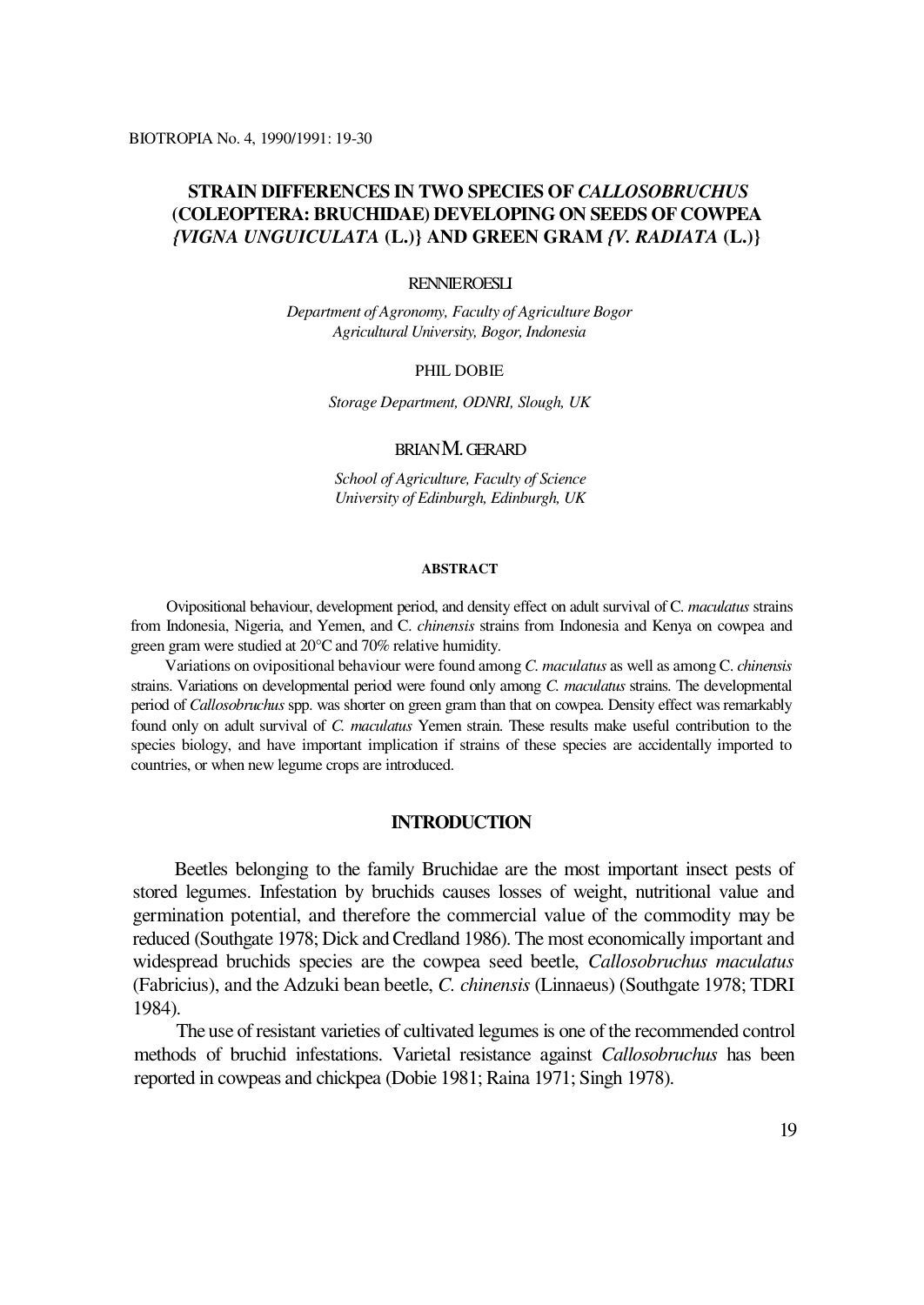#### BIOTROPIA No. 4, 1990/1991

However, there were variations reported in the response of geographically different strains of *C*. *maculatus* to a resistant variety of cowpea (Dick 1984; Dick and Credland 1986). Further studies on variation on geographically different strains of *C. maculatus* revealed the occurrence of differences in their biology and behaviour (Credland *et al.* 1986; Credland and Dick 1987; Credland 1986).

This study was made to seek more information on the occurrence of geographical variations among *C. maculatus* and *C. chinensis* strains, especially to compare strains from Indonesia (Asia) with those from other tropical countries.

# **MATERIALS AND METHOD**

Three strains of *C. maculatus* viz. strain from the IITA cultures, Nigeria (labeled as IITA), Yemen, and Indonesia; and two strains of C. *chinensis* viz. strains from Indonesia and Kenya were used. They were obtained from the culture of ODNRI, Slough, UK.

Two types of seeds were used as hosts i.e. Californian black eyed cowpea *(Vigna unguiculata* (L.)) and Australian green gram *(Vigna radiata* (L.)).

# **Daily egg production**

The surface area of cowpea seeds is larger than that of green gram. As oviposition of the species is assumed to be influenced by the surface area, the cowpea seed number used should therefore be different from that of green gram. After measuring the surface areas of both seeds, it was decided that the surface area of one cowpea seed was approximately equal to the surface area of three green gram seeds.

One kernel of cowpea or three kernels of green gram were introduced into a 2.5 cm diameter and 5 cm high glass tube. A pair of adults (age  $\leq 1$  day) of each strain was added into the tube, and the tubes were covered with foam bungs. Twenty five replicates were made on both types of seed and all insect strains. The whole set of experiment was kept in the laboratory at 27°C and the R.H. at 70%.

The following day, the number of eggs laid by each female was counted and recorded, and egg-laden seeds were replaced by fresh seeds. The observation and seed replacement were done daily until the 10th day.

# **Effect of seed availability on egg production**

Different numbers of seeds i.e. 1 (low), 3 (medium), and 10 (high) kernels of cowpea; and 3 (low), 9 (medium), and 30 (high) kernels of green gram were introduced into the tubes. One pair of adults (age  $\leq 1$  day) of each strain was placed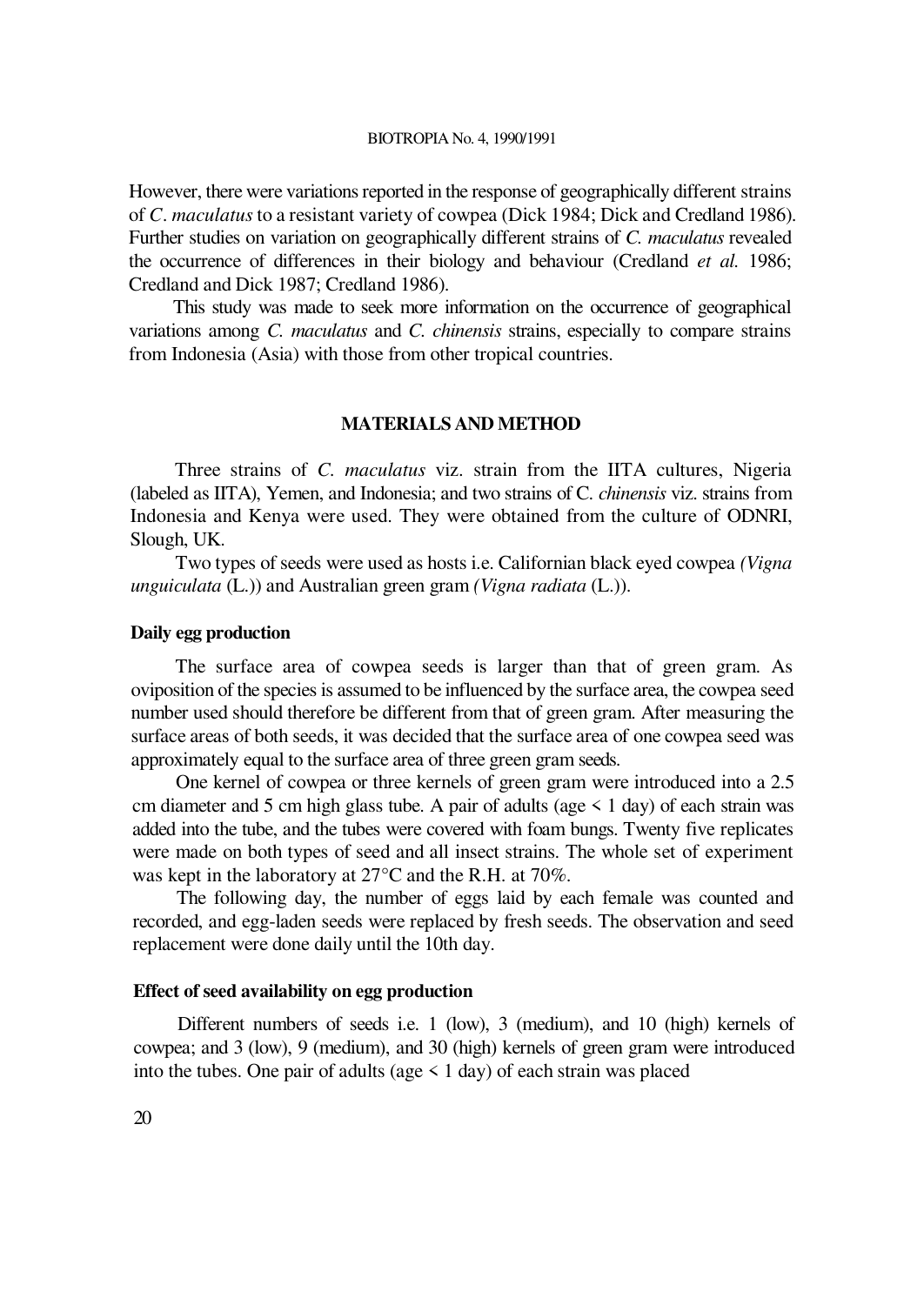in each tube and the tube was covered with foam bungs. Twenty replicates were made of all treatments and all insect strains, and kept in the experimental room. Observation on the number of eggs laid by each female was done on the 7th day after treatment.

# **Developmental period**

Eight to 10 adults of each insect strain were introduced into each petri dish containing cowpea or green gram seeds. The dishes were covered with the lids and kept in the experimental room for one night The adults were removed the following day. Under a binocular microscope, seeds bearing a single egg were taken out and individually put into tubes. The tubes were covered with foam bungs and kept in the experimental room. Twenty five replicates were made of all insect strains. Observation on adult emergence were started on the 20th day after treatment. Emergence of fresh adults was recorded daily until no more adults emerged.

### **Adult survival from seeds bearing different number of eggs**

To obtain cowpea seeds bearing 1, 2, 3, 4, and 5 eggs, the same procedure as in the **developmental period** experiment was applied. However, selection was done not only of seeds bearing 1 egg, but of those bearing 2, 3, 4, and 5 eggs as well. The replicate number of each treatment was designed to be inversely proportional to the egg density (Giga 1982). Thus, the number of eggs used were approximately the same in all treatments (Table 1).

| Table 1. The design of the experiment on addit survival from seed bearing urreferm number of eggs |    |  |  |  |  |
|---------------------------------------------------------------------------------------------------|----|--|--|--|--|
| No. of eggs/seed                                                                                  |    |  |  |  |  |
| No. of replicates                                                                                 | 2O |  |  |  |  |
| No. of eggs                                                                                       | 2O |  |  |  |  |

Table 1. The design of the experiment on adult survival from seed bearing different number of eggs

Emergence of adults was observed and recorded daily starting from the 20th day after treatment.

# **RESULT**

# **Daily egg production**

Some females were found to lay eggs on the seeds and on the tube walls and so both were recorded and analyzed separately.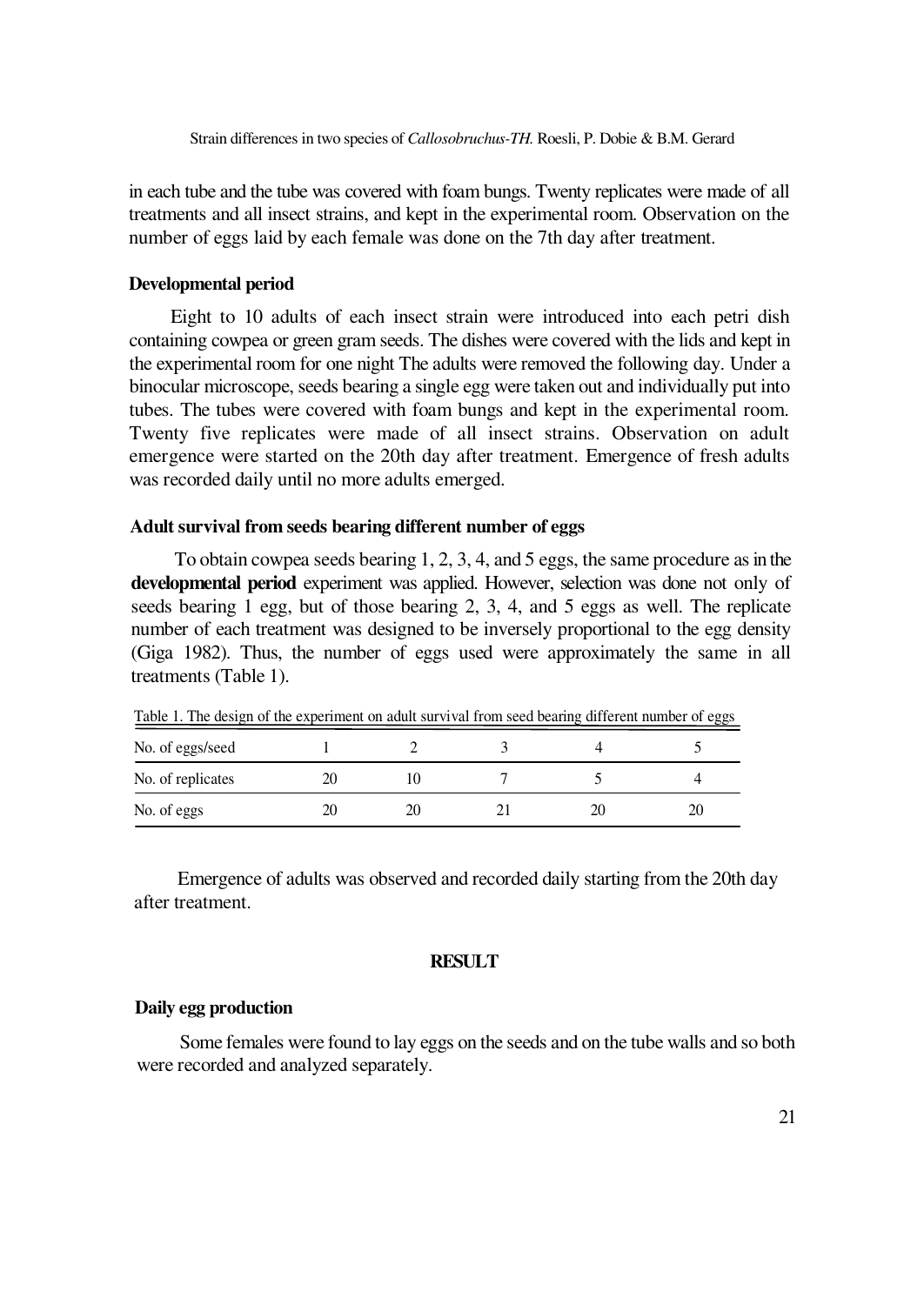The general pattern of daily egg production of all strains on seed was the same. High number of eggs were laid during the early period of the female's life. The maximum number was reached either on the second or third day, and then it gradually decreased (Fig. 1).

The sum of 10-day egg production per female of all strains was analyzed by two factors analysis of variance. Oviposition on seed, on tube wall, or the total, over the period of 10 days was influenced by insect strain (Table 2).

*C. maculatus* IITA strain was found to have the highest fecundity followed by *C. chinensis* Indonesian, *C. maculatus* Yemen, *C. chinensis* Kenyan, and *C. maculatus*  Indonesian strain (Table 2, column "Total"). Differences in the fecundity were found between each strain of *C. maculatus,* as well as between each strain of *C. chinensis*  (Table 2 and Fig. 2).

*C. chinensis* Indonesian strain laid the highest number of eggs on seed, followed by *C. maculatus* IITA strain. Lower numbers were laid by *C. maculatus* Yemen and *C. chinensis* Kenyan strains with the lowest number laid by *C. maculatus* Indonesian strain (Table 2).

Large number of eggs on the tube wall were especially laid by *C. maculatus* IITA and Yemen strains. The rest of the strains laid very small number of eggs on the tube. The mean egg number was not significantly different from one another, but they differ significantly from those laid by *C. maculatus* IITA and Yemen strains.

Seed species did not affect oviposition of all strains over 10 days, either on seed, on tube wall or the total (Table 3).

| Insect strains       | On seed             | On tube wall              | Total               |  |
|----------------------|---------------------|---------------------------|---------------------|--|
| $\mathrm{Cm}^*$ IITA | 63.90 a $\pm 4.57$  | 17.02 a $\pm 2.55$        | 80.92 a $\pm 4.98$  |  |
| Cm Yemen             | 45.90 b $\pm 4.11$  | 6.06 b $\pm 1.35$         | $51.96b$ $\pm 4.67$ |  |
| Cm Indonesia         | 32.08 c $\pm 2.08$  | $0.50c \pm 0.30$          | 32.55 c $\pm 2.15$  |  |
| $Ce^*$ Indonesia     | 68.24 a $\pm 1.86$  | $0.47c + 0.25$            | 68.74 a $\pm 1.91$  |  |
| Cc Kenya             | 38.33 bc $\pm 3.20$ | $0.02 \text{ c} \pm 0.02$ | 38.35 be $\pm 3.20$ |  |

Table 2. Means and standard errors of egg product ion of five strains of *Callosobruchus maculatus* over 10 days on seed, on tube wall, and the total

a, b and c indicate level of significance at 5%; relevant only down the column.

\* Cm for *Callosobruchus maculatus* 

Cc for *Callosobruchus chinensis.*

| Table 3. Means and standard errors of insect oviposition over 10 days on seeds, on tube wall, and the total |  |  |
|-------------------------------------------------------------------------------------------------------------|--|--|
|                                                                                                             |  |  |

| Seed species | On seed               | On tube wall         | Total                 |
|--------------|-----------------------|----------------------|-----------------------|
| Cowpea       | 48.91 NS $\pm 2.56$   | $4.89$ NS $\pm 0.96$ | 53.80 NS $\pm$ 2.86   |
| Green gram   | $51.08$ NS $\pm 2.38$ | $4.98$ NS $\pm 1.09$ | $56.06$ NS $\pm 2.77$ |

NS : Non significant.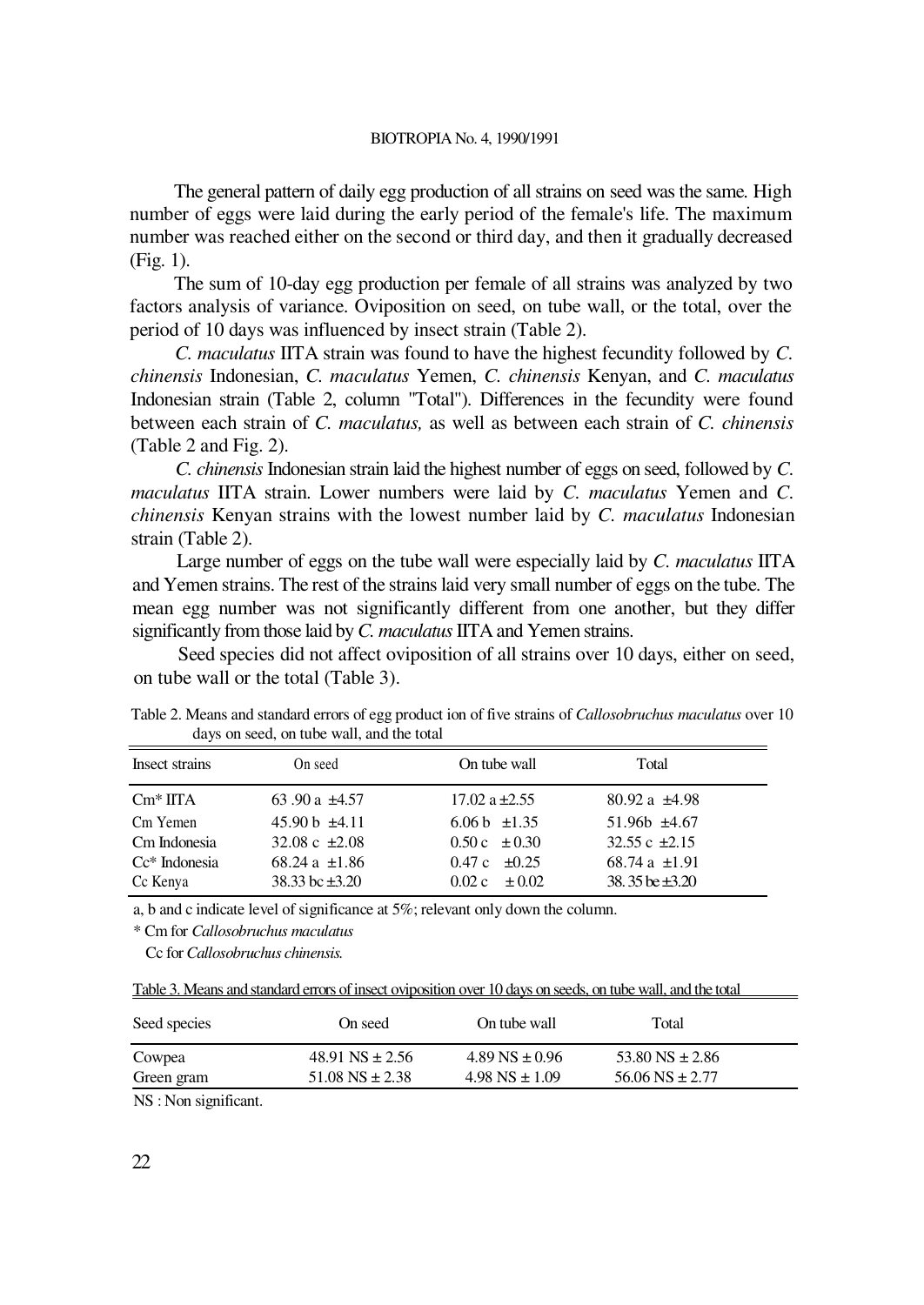

Strain differences in two speciess of *Callosobruchus* - R. Roesli, P. Dobie & B.M. Gerard

Figure 1. Oviposition over 10 days of *C. Maculatus* IITA (1), Yemen (2), Indonesia (3) and *C. Chinensis* on cowpea (Cp) and green gram (Gg)

23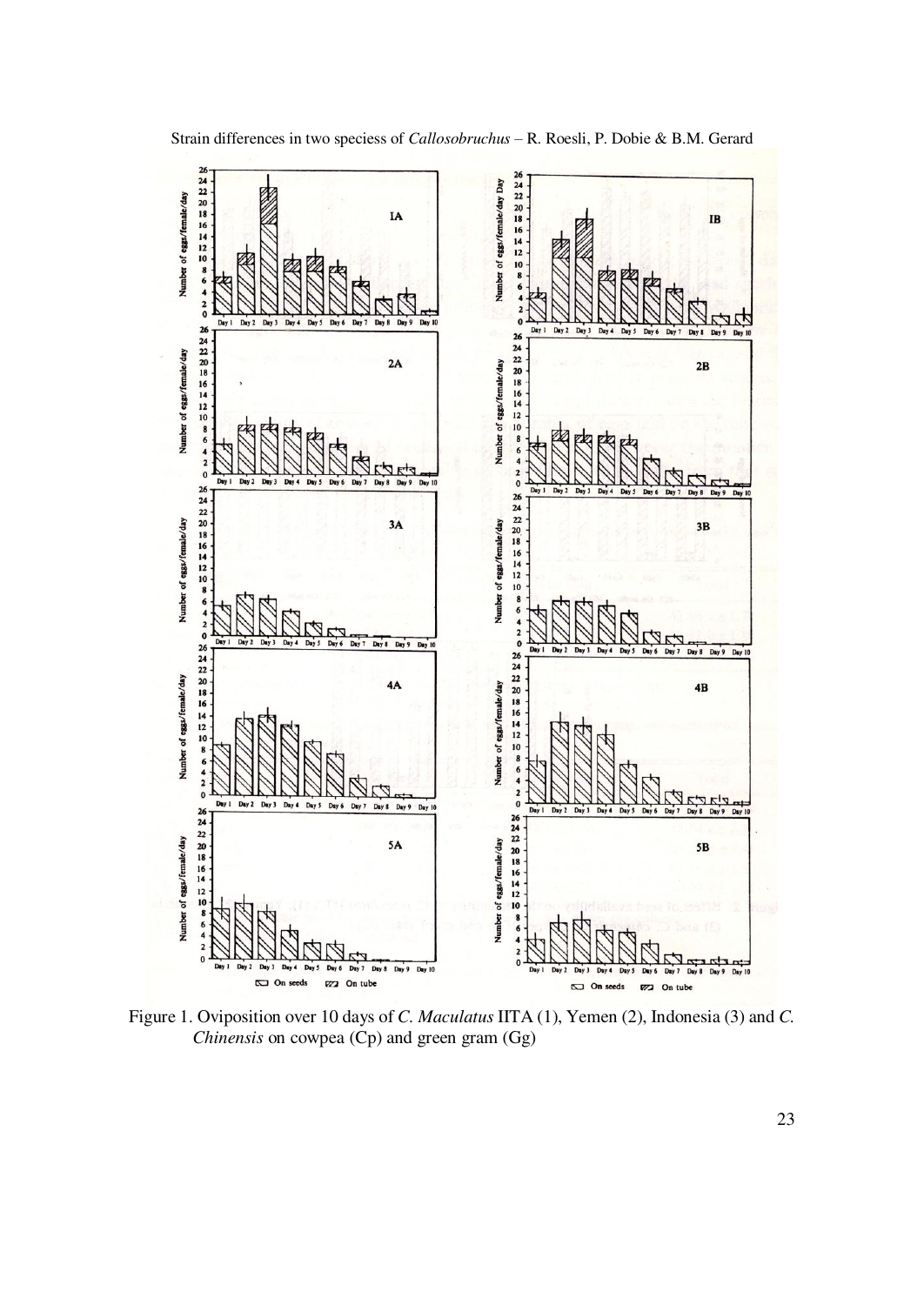

Figure 2. Effect of seed availability on the fecundities of *C. maculatus* IITA (1), Yemen (2), Indonesia (3) and C. *chinensis* on cowpea (Cp) and green gram (Gg).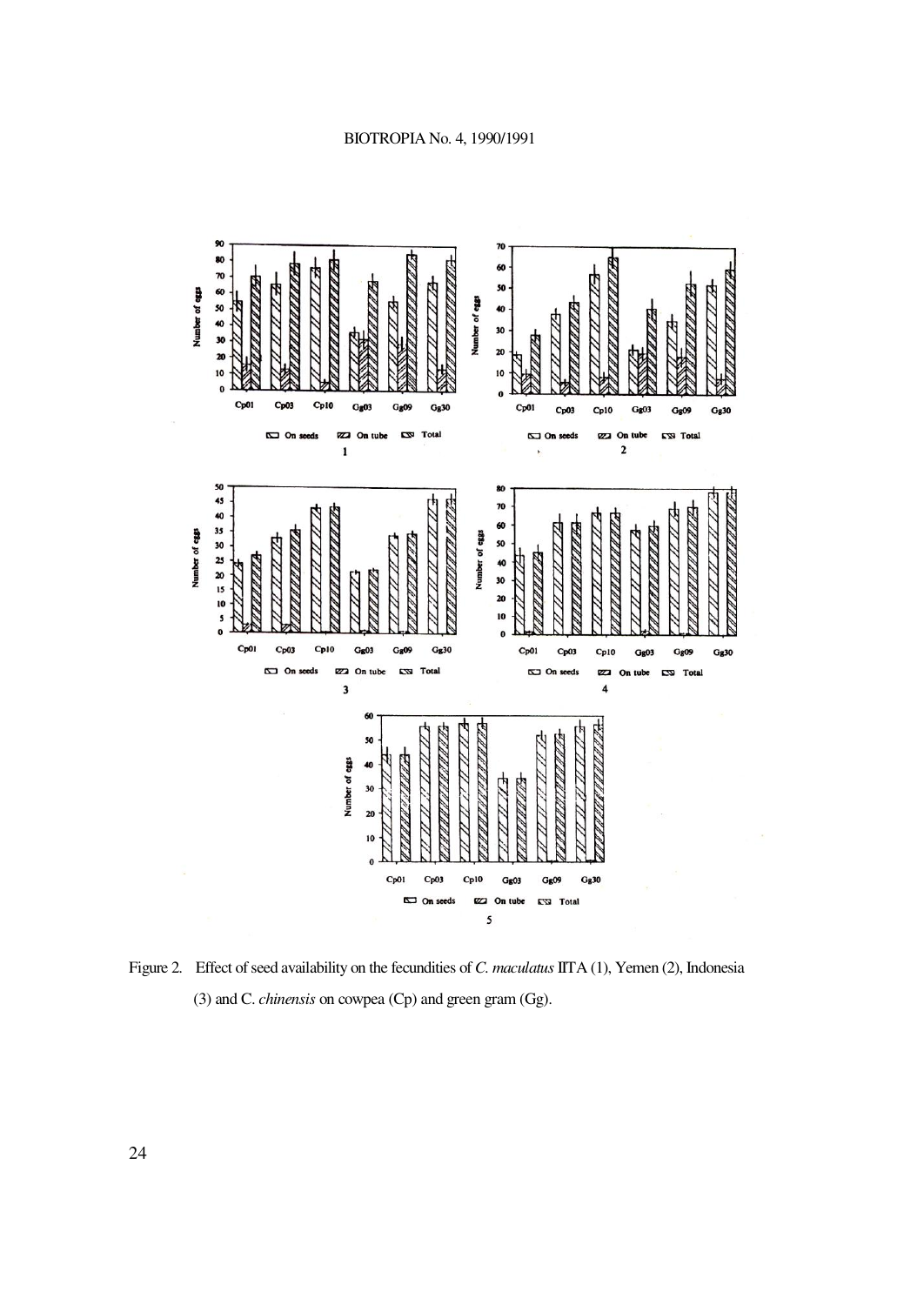## **Effect of seed availability on egg production**

Some females were also found to lay eggs on the tube wall. Eggs laid on seeds and on tube walls were analyzed separately.

Tables 4, 5, and 6 show that the oviposition of *Callosobruchus* over 7 days was influenced by seed availability and insect strain, but not by the seed species. The total number of eggs increased significantly with the increase of seed availability. *C. maculatus*  IITA produced the highest total number of eggs, followed by *C. chinensis* Indonesia. Lower number was produced by *C. chinensis* Kenya, and the lowest number was produced by *C. maculatus* Yemen and Indonesian strains.

The number of eggs laid on the seed increased significantly with the increase of seed availability (Table 4). In contrast, the number of eggs laid on the tube wall decreased with the increase of seed availability (Table 4), however the number of eggs laid on tubes with low seed number did not significantly differ from that laid on tube with medium number of seeds.

Table 4. Mean and standard errors of *Callosobruchus* spp. oviposition on seed, on tube wall, and the total at different seed availabilities

| Seed number | On seed            | On tube wall              | Total                      |  |
|-------------|--------------------|---------------------------|----------------------------|--|
| Low         | 35.42 c $\pm$ 1.50 | $8.55 \text{ h} \pm 1.14$ | $43.96 \pm 1.78$           |  |
| Medium      | $50.22$ b±1.56     | .31 b $\pm$ 1.03 3.       | $57.51 \text{ h} \pm 1.81$ |  |
| High        | 59.88 $a \pm 1.46$ | $63a \pm 0.62$            | $63.51$ a $\pm$ 1.54       |  |

a, b, and c indicate level of significance at 5%; relevant only down the column.

Table 5. Mean and the standard errors of five strains of *Callosobruchus* spp. ovipositions on seed, on tube wall and the total

| Insect strains       | On seed            | On tube wall               | Total                       |  |
|----------------------|--------------------|----------------------------|-----------------------------|--|
| $\mathrm{Cm}^*$ IITA | 58.98 a $\pm 2.52$ | 18.68 a $\pm$ 1.85         | 77.64 a $\pm 2.39$          |  |
| Cm Yemen             | $36.54 c \pm 1.85$ | $11.50b \pm 1.36$          | $48.04 \text{ c} \pm 2.21$  |  |
| Cm Indonesia         | $34.10 c \pm 1.48$ | 1.21 c $\pm 0.24$          | 35.29 d $\pm$ 1.48          |  |
| $Cc*$ Indonesia      | 63.05 a $\pm$ 1.92 | $0.84c \pm 0.32$           | 63.89 b $\pm$ 1.90          |  |
| Cc Kenya             | 49.85 b $\pm$ 1.31 | $0.24 \text{ c } \pm 0.07$ | $50.09 \text{ c } \pm 1.33$ |  |

a, b, c, and d indicate level of significance at 5%; relevant only down the column.

\* Cm : *C. maculatus* 

CC : *C. chinensis*

Table 6. Mean and standard errors of *Callosobruchus* spp. oviposition on seed, on tube wall, and the total of two kinds of seed.

| Seed kind  | On seed             | On tube wall     | Total                |
|------------|---------------------|------------------|----------------------|
| Cowpea     | 49.29 NS $\pm 1.43$ | $439 b \pm 0.56$ | 53 .67 NS $\pm$ 1.51 |
| Green gram | 47.72 NS $\pm 1.30$ | $8.60a \pm 0.95$ | 56 .32 NS $\pm$ 1.45 |

. a and b indicate the level of significance at 5%; relevant only down the column.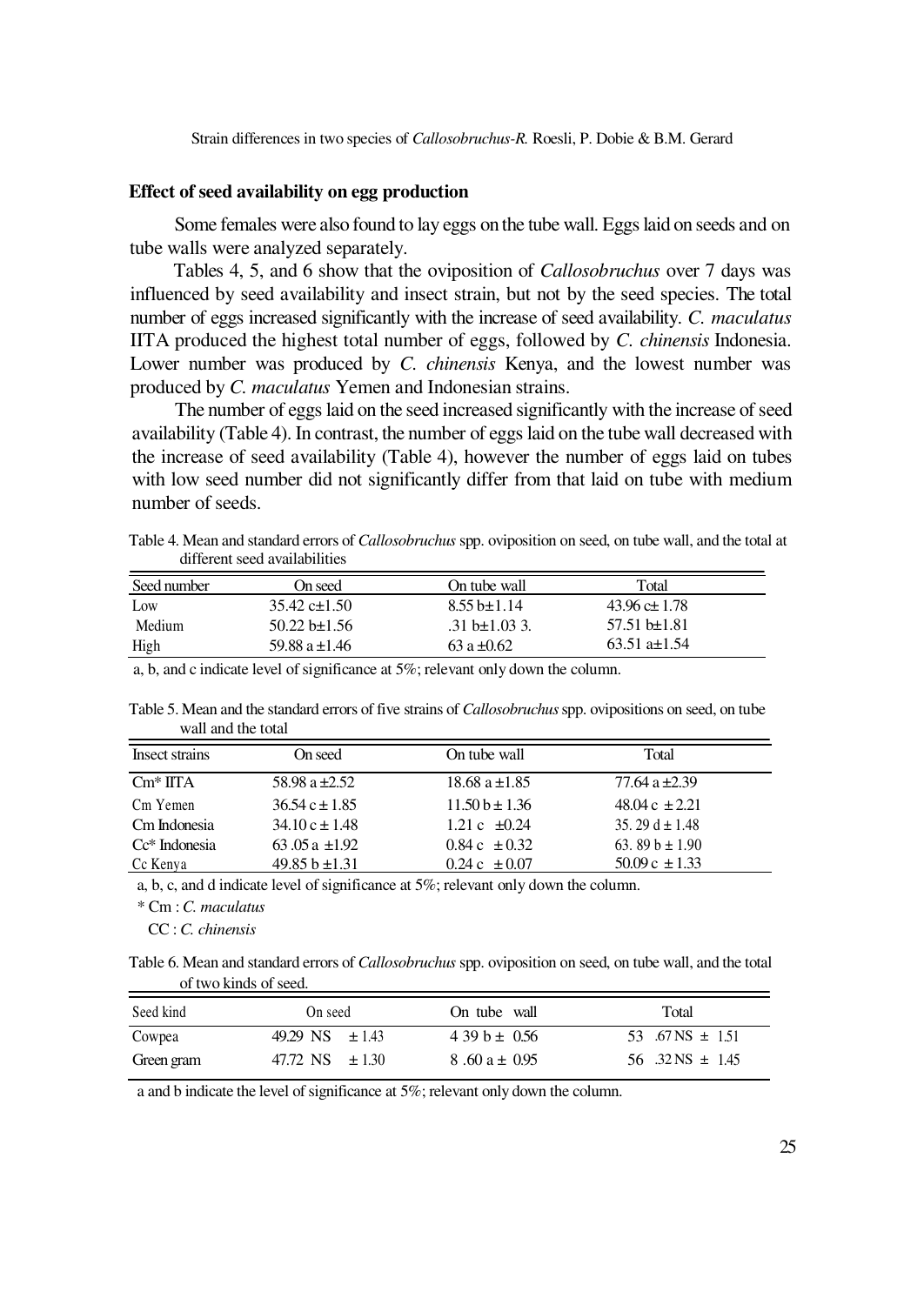*C. maculatus* IITA laid the highest number of eggs on tube wall followed by *C. maculatus* Yemen. The rest of the three strains laid only a small number of eggs on tube wall and they did not differ significantly (Table 5). The number of eggs laid on the tube containing green gram was higher than that on tube containing cowpea (Table 6).

The effect of seed availability on egg production of individual strains on cowpea and green gram is shown in Figure 2. The effect of seed availability is remarkably seen in *C. maculatus* Yemen and Indonesian strains.

#### **Development period**

The results indicated that there were differences in the development rate among the insect strains (Table 7). The development period of *C. maculatus* IITA strain was the longest, and was significantly longer than the others. Development periods of *C. maculatus* Yemen and Indonesian strains did not differ significantly. The difference in the development period of the two strains of *C. chinensis* was not significant, however they were significantly shorter than the development periods of all C. *maculatus* strains (Table 7).

Seed species significantly influenced C. *maculatus* and *C. chinensis* development periods. Most of the insect strains developed faster on green gram than on cowpea, except the *C. maculatus* strain from Yemen (Table 8).

Table 7. Mean and the standard errors of development periods of 5 *Callosobruchus* strains

| Insect strains         | Development periods         |
|------------------------|-----------------------------|
| C. maculatus IITA      | $32.25 a + 0.40$            |
| C. maculatus Yemen     | $29.19 b + 0.13$            |
| C. maculatus Indonesia | $28.42 b + 0.25$            |
| C. chinensis Indonesia | $25.38 \text{ c } \pm 0.13$ |
| C. chinensis Kenya     | $24.90 \text{ c } \pm 0.13$ |

Table 8. Mean and standard errors of development period of *Callosobruchus* on cowpea and green gram

| Kind of seeds | Development period |  |
|---------------|--------------------|--|
| Cowpea        | $28.19 a \pm 0.30$ |  |
| Green gram    | $27.63 b \pm 0.27$ |  |

a and b indicate the level of significance at 5%.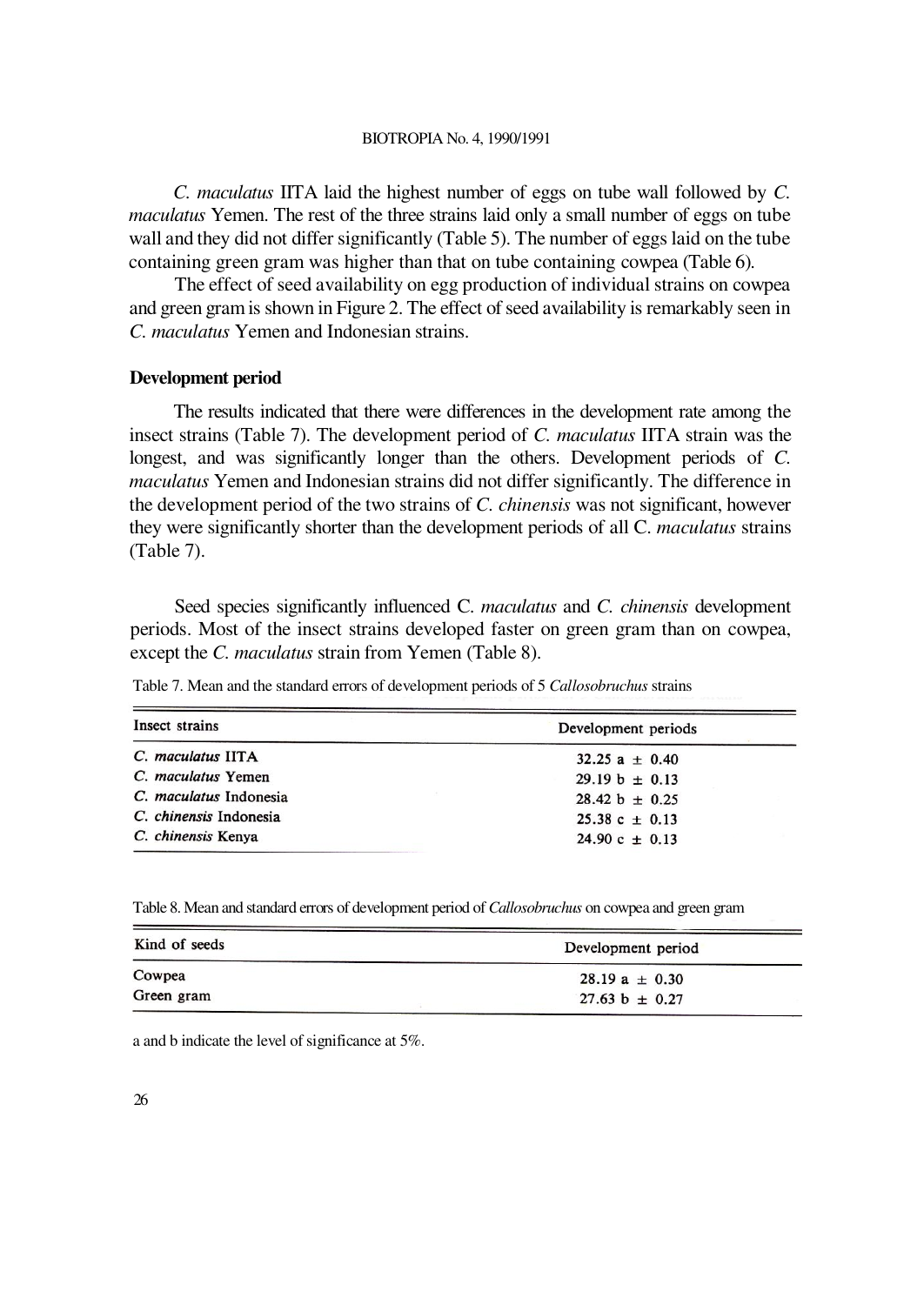Strain differences in two species of *Callosobruchus*-R. Roesli, P. Dobie & B.M. Gerard

## **Adult survival from seeds bearing different number of eggs**

The results indicated that egg density, from 1 to 5 eggs per seed, did not influence significantly the number of adult survival of most strains, except on C. *maculatus* Yemen strain (Fig. 3). Remarkable decreases were noted on adult survival means of seeds bearing 4 and 5 eggs.



Figure 3. Adult survival from seeds bearing different number of eggs of 5 different *Callosobruchus* strains.

# **DISCUSSION**

Some females, especially those of *C. maculatus* females, were found to lay eggs on tube surface. However, there seemed to be less preference for oviposition on tube wall because the number of eggs laid on the tube wall was usually large only when there was a shortage of seeds for oviposition, such as during the peak days of the ovipositional period (Fig. 1), or when there were few seeds for oviposition (Fig. 2).

Females of *Callosobruchus* spp. have been reported to control the successful development of their progenies by choosing an appropriate site for oviposition and distributing their eggs more or less equally over the available seeds. They avoid laying eggs on seeds with a rough surface and on seeds already bearing bruchid eggs if noninfested seeds are still available. If noninfested seeds are unavailable, the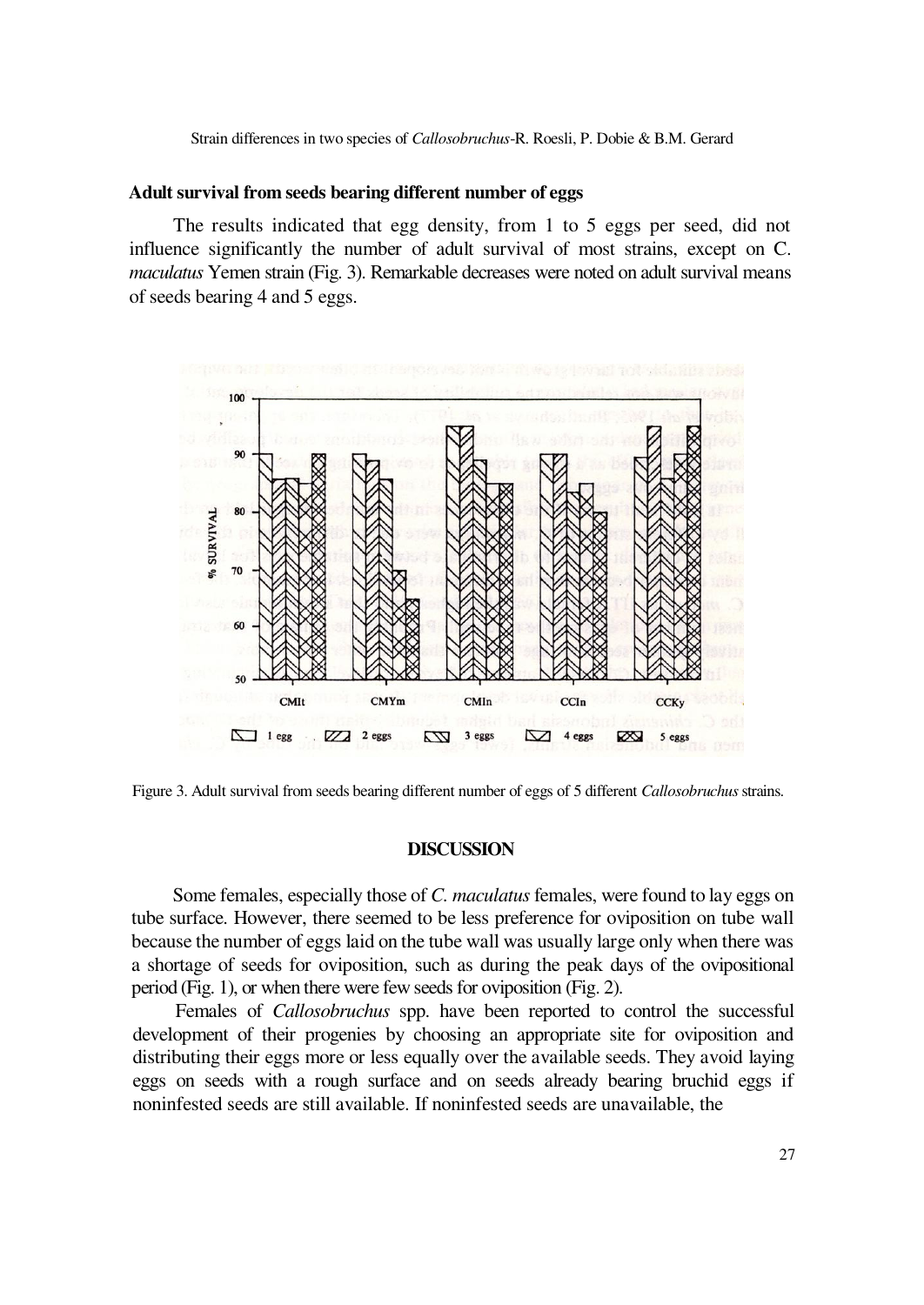females will lay eggs on seeds already bearing eggs, but will choose the bigger ones first. The females can also detect small differences in egg density, and prefer to oviposit on seeds bearing smaller number of eggs (Yoshida 1961; Avidov *et al.* 1965; Nwanze *et al.*  1975; Messina and Renwick 1985a, b).

The discriminating ability of female *Callosobruchus* in uniformly distributing their eggs is highly developed, however, in some species the discrimination in choice of seeds suitable for larval growth is not developed. In other words, the ovipositional behaviour was not related to the suitability of seeds for the development of larvae (Avidov *et al.* 1965; Bhattacharya *et al.* 1977). Therefore, the apparent preference for oviposition on the tube wall under these conditions could possibly be more accurately described as a strong repellence to ovipositing on seeds that are already bearing numerous eggs.

It is difficult to say if the differences in the number of eggs laid on the tube wall by different strains of *C. maculatus* were due to differences in the ability of females of different strains to discriminate between suitable sites for larval development or simply because they have different fecundities. For example, the fecundity of *C. maculatus* IITA female was the highest, and that strain female also laid the highest number of eggs on the tube wall. Probably the female of that strain had relatively greater seed shortage problem than the other two strains.

In contrast, *C*. *chinensis* appears to have more developed discriminating ability to choose suitable sites for larval development. It was found that although females of the C. *chinensis* Indonesia had higher fecundity than those of the *C. maculatus* Yemen and Indonesian strains, fewer eggs were laid on the tube by *C. chinensis* Indonesia.

The number of eggs oviposited by females *C. maculatus* Indonesian and Yemen strain was suppressed when only a small number of seed was available. However, those oviposited by the other strains were not remarkably suppressed with the reduction of seed availability. Credland (1986) stated that the conditions that determine the maximum fecundity differ within and between strains. The reduction in female fecundity as a response to low seed availability is perhaps due to deterrence effects, chemically or physically, of eggs already laid on the seed (Messina and Renwick 1985a).

The development period of *Callosobruchus,* in this experiment was slightly shorter on green gram than that on cowpea. This suggests that green gram is a slightly better host for *Callosobruchus.* Giga and Smith (1978) reported that of the several pulses tested, including green gram and cowpea, green gram was the most favourable food species for oviposition, speed of development and survival of *C. maculatus.*

When suitable host seeds are infested at numbers above the population's optimum density, there is a reduction in the number emerging of adults due to mortality which primarily took place during the larval stage (Utida 1941; Mitchel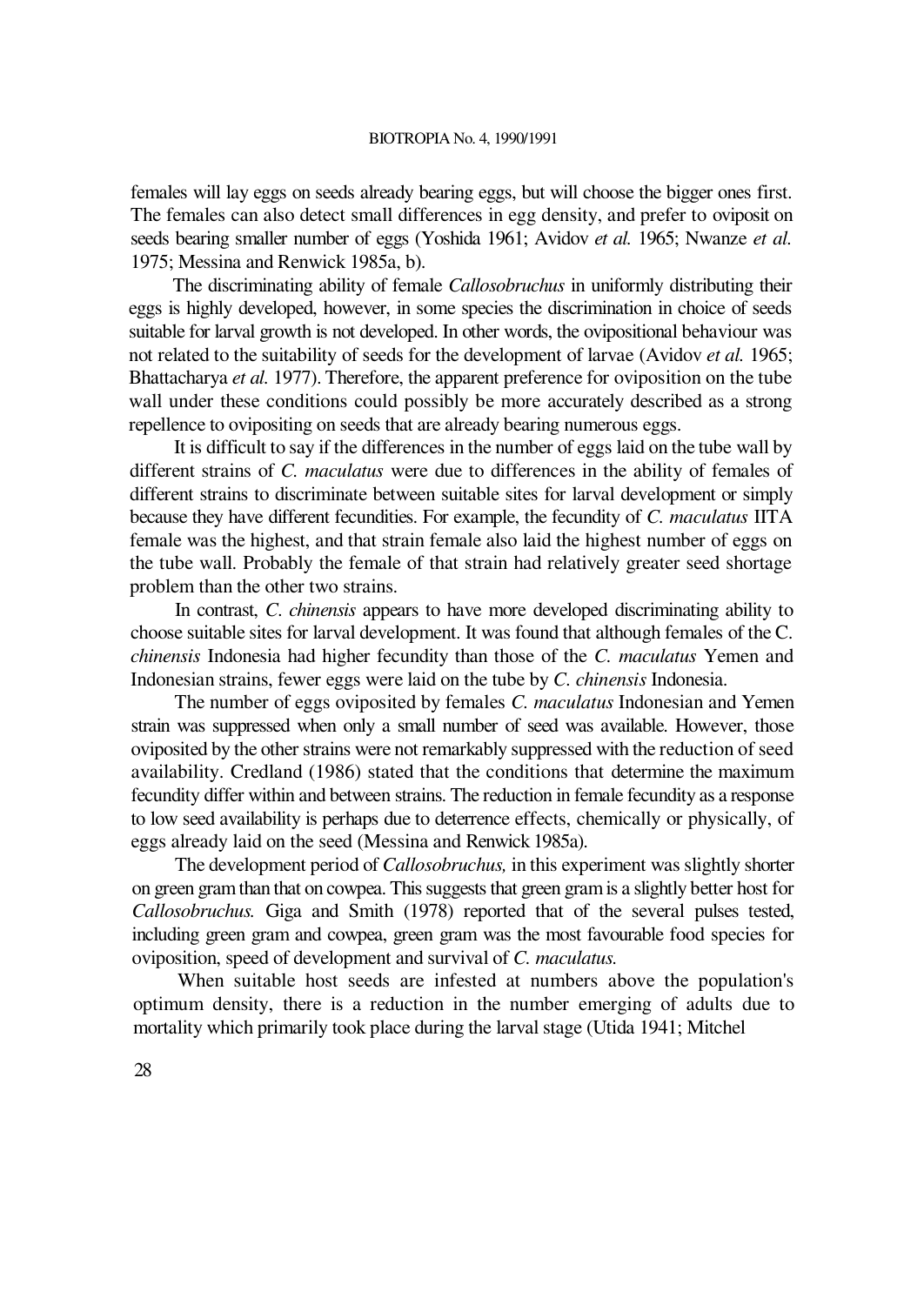1975; Giga 1982; Dick 1984). The reduction in the number of adults produced due to high density was more pronounced in the *C. maculatus* Yemen strain than those of other strains used in this experiment. Variations in the effect of density on the number of adults produced have also been reported to occur among strains of *C. maculatus.* Strains from Brazil and Nigeria (IITA) can produce more than ten adults from a seed with numerous eggs, whereas a strain from Yemen rarely produced more than three (Dick 1984; Dick and Credland 1984; Credland *et al.* 1986). The density effect on the number of adults observed in *C. maculatus* Indonesian strain, *C. chinensis* Indonesian and Kenyan strains seems to be similar to that in *C. maculatus* IITA. However, higher densities than the maximum density recorded in this experiment should have been used to be able to see the effect more clearly.

The geographical variations on the biology and behaviour of *C. maculatus* and *C. chinensis* found in this experiment are possibly the result of either genetic evolution of a population which occupies a particular environment and is therefore subjected to that environment selection pressures; or genetic divergence among populations which is caused by chance fluctuations in its allele frequency; or the change in the gene pool (Dick 1984; Credland 1986).

The occurrence of geographical variations among populations of an insect species should be noted when studying or referring to the species biology or behavioral characteristics. Attention should also be given to the possibility that a less important species population might become a serious pest if a better plant host species or variety were introduced to the area.

### **ACKNOWLEDGEMENT**

The authors would like to thank Dr. C.P. Haines for his assistance and advice, Mr. D.J.B. Calverley, Head of Storage Department, ODNRI, Slough, UK. for providing laboratory space and facilities, and the British Council for the research funds.

### **REFERENCE**

AVIDOV,Z., S.W. APPLEBAUM,and M.J. BERLINGER,1965. Physiological aspects of host specificity in the Bruchidae II: Ovipositional preference and behavior of *Callosobruchus chinensis* (L.). Ent. Exp. & Appl. 8: 96-106.

BHATACHARYA,A.K., P.K. PATHAK,and S.P. SHAH,1977. Oviposition and development of *Callosobruchus chinensis*  (Linn) (Coleoptera : Bruchidae) on several host species. Bull. Grain Technol. 15: 38-41.